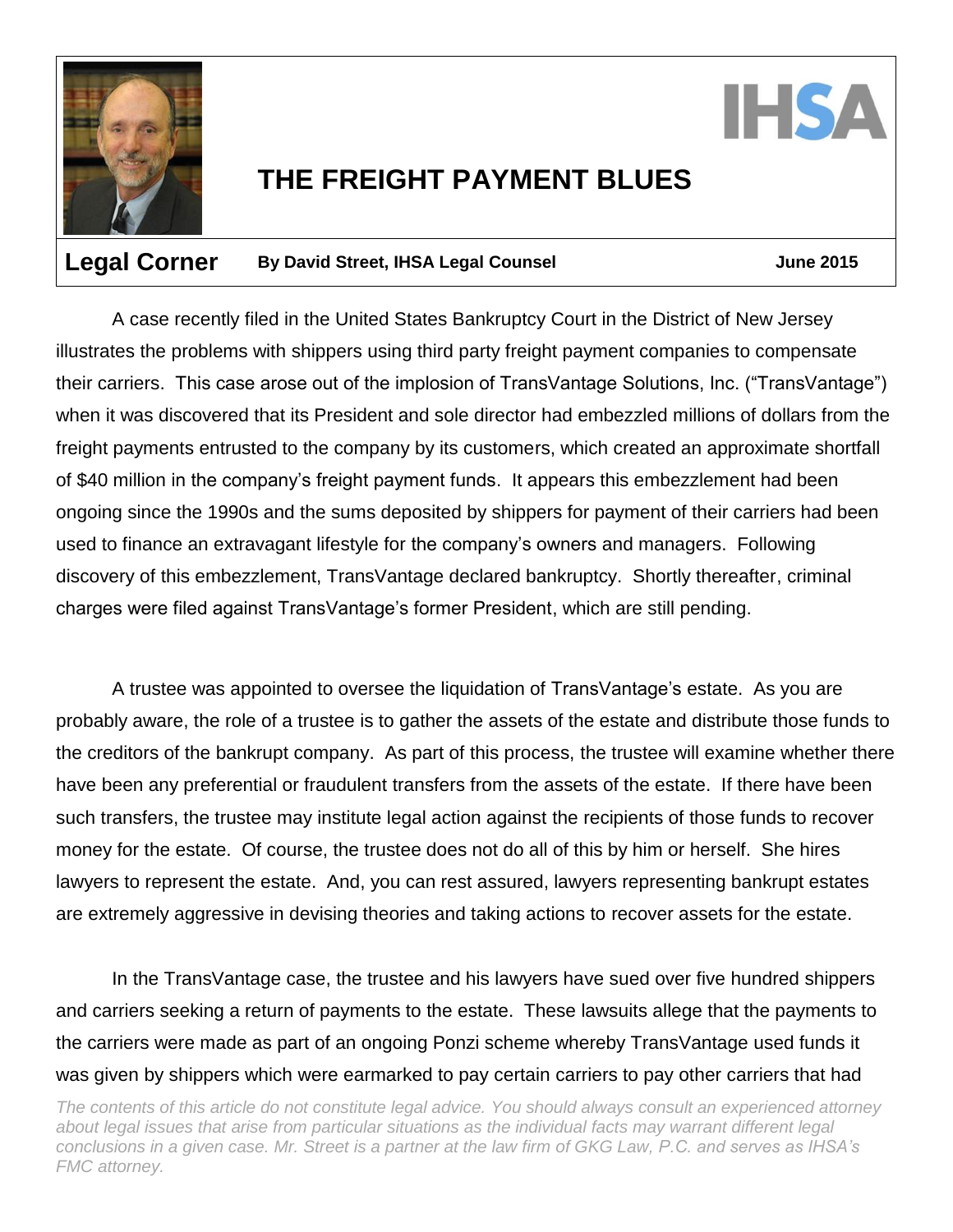performed services for different shippers. Thus, the trustee has alleged, carriers were getting money to which they were not entitled and shippers were having their obligations satisfied with other people's money.

The trustee further alleges that, because of the embezzlement, TransVantage did not have enough funds to pay all of the carriers' freight bills for which it had been given money by the shippers. Therefore, according to the complaints, TransVantage was insolvent at the time that it made these payments. This is another reason why the payments were fraudulent. As the complaints state:

The payment of the Fraudulent Transfers were made while TransVantage Solutions was insolvent or rendered TransVantage Solutions insolvent, and was therefore fraudulent as to TransVantage Solutions' other creditors, when the sum of TransVantage Solutions' debts were greater than its assets and TransVantage Solutions could only operate on reliance of new funds it received from Customers to maintain TransVantage Solutions' business operations and pay the transportation bills of its other Customers.

There is precedent for collecting monies paid out pursuant to a Ponzi scheme in the Bernie Madoff case, in which a number of Madoff's customers who had been paid their supposed stock market earnings were forced to return the money to the estate for distribution to other customers who lost money with Madoff.

Although most of the suits by the trustee have been filed against the carriers that received payments from TransVantage, as noted above, a number of suits have also been filed against TransVantage's shipper customers. However, customers that have not been sued by the trustee, or settled these cases, are not out of the woods. In fact, having paid TransVantage once for their transportation services, they may be forced to pay again if their carriers are forced to return the money to the TransVantage estate. To the extent those carriers do not receive all of the freight monies they charged their customers, it is probable they will seek to have the customers pay them through indemnification actions. Whether those indemnification actions will ultimately succeed may depend upon the individual facts of each case. There are, however, numerous previous cases where shippers have been forced to pay carriers twice when middlemen have absconded with the original payment of freight charges. Undoubtedly, the TransVantage carriers will be relying on those cases if they seek indemnification - - and double payment - - from their shipper customers. Even those

*The contents of this article do not constitute legal advice. You should always consult an experienced attorney*  about legal issues that arise from particular situations as the individual facts may warrant different legal *conclusions in a given case. Mr. Street is a partner at the law firm of GKG Law, P.C. and serves as IHSA's FMC attorney.*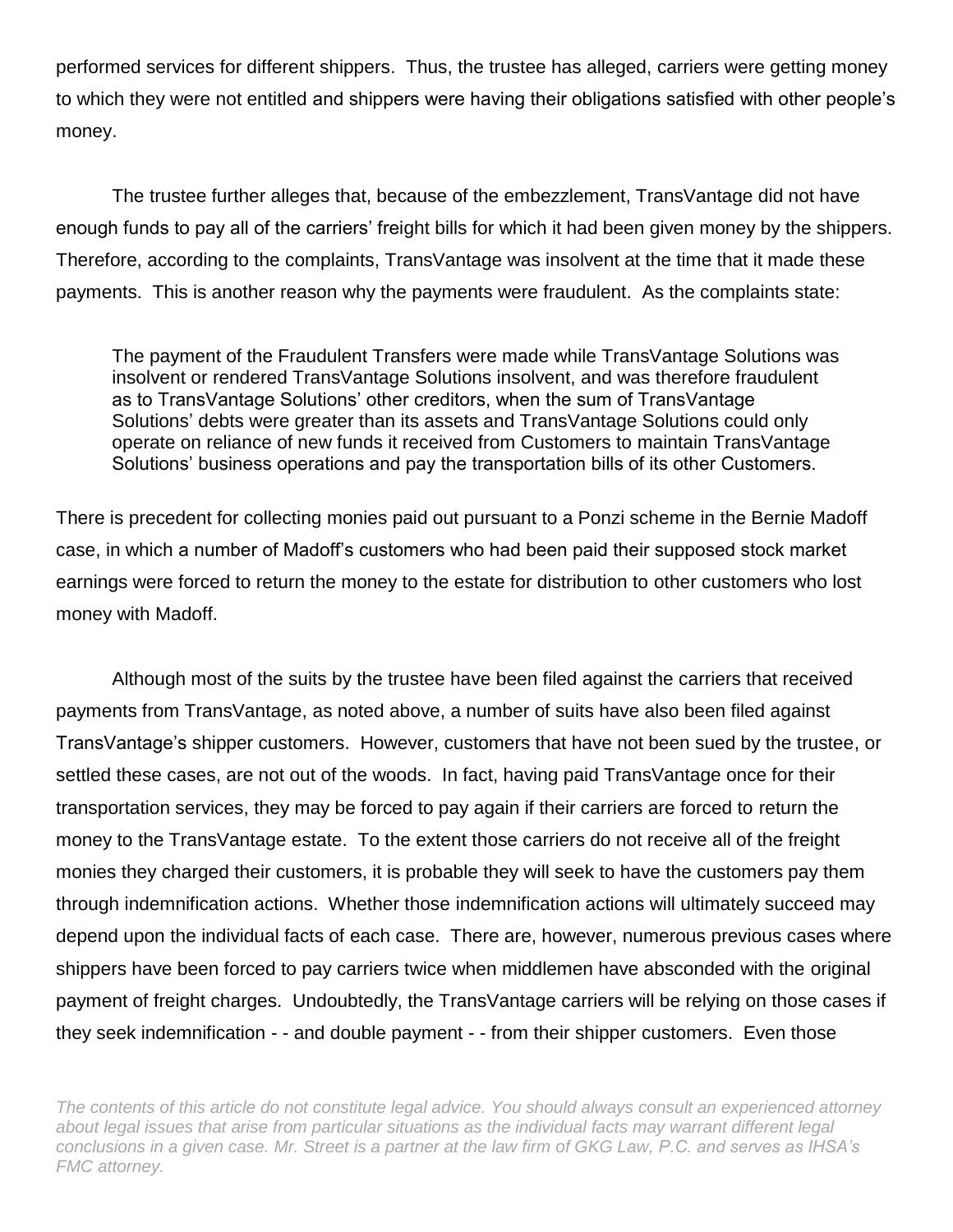customers that succeed in fending off these indemnification claims will still have to suffer the loss of management time, legal expense and headaches of having to deal with them.

It is easy to see the theoretical advantages of using a freight payment company. Frequently, such companies perform audits of the freight rates as well. Therefore, the shipper does not have to devote time and manpower to this laborious process. In addition, checking freight rates, including additionals, surcharges, etc. can be a very technical process, which requires a good deal of expertise to successfully accomplish. The problems with entrusting shipper's money to freight payment companies, however, frequently outweigh these benefits. First, it is difficult for a shipper to adequately monitor where its money is going and how it is used. The flow of funds from multiple shippers to multiple carriers through a freight payment company can be very complicated and difficult to track. Moreover, so long as the shipper's carriers are being paid - - or are failing to notify the shipper that they are not being paid - - it is very easy for a shipper to simply assume everything is going well at the freight payment company. Moreover, freight payment companies frequently accumulate huge amounts of cash, which, as in the TransVantage situation, enables them to hide irregularities for considerable amounts of time. The combination of these factors, plus the inevitable impact of human nature, which tends to avoid complicated situations and leave well enough alone when things seem to be going smoothly puts freight payment companies in the position of providing a great deal of temptation to their owners and managers as a result of the combination of large amounts of money and little oversight. As can been seen by the large number of freight payment company disasters over time, this combination of factors is frequently toxic.

What can shippers who wish to enjoy the benefits of freight payment and audit companies do to protect their money? One obvious answer is to do extensive due diligence on freight payment providers before choosing one to entrust with the shipper's funds. Obviously, length of time in the business is not a very good indicator of the strength, honesty or reliability of a freight payment provider. As can be seen from the TransVantage situation, embezzlement schemes can last a very long time before they are discovered. Some things that shippers might look for include whether the freight payment provider is independently audited by a reputable accounting firm and will regularly share its audited accounts with its customers, and whether the freight company has insurance to protect itself, as well as its customers as "loss payees, in the event of employee dishonesty. Some freight payment companies also advertise that they have created "bankruptcy-remote" structures to

*The contents of this article do not constitute legal advice. You should always consult an experienced attorney about legal issues that arise from particular situations as the individual facts may warrant different legal conclusions in a given case. Mr. Street is a partner at the law firm of GKG Law, P.C. and serves as IHSA's FMC attorney.*